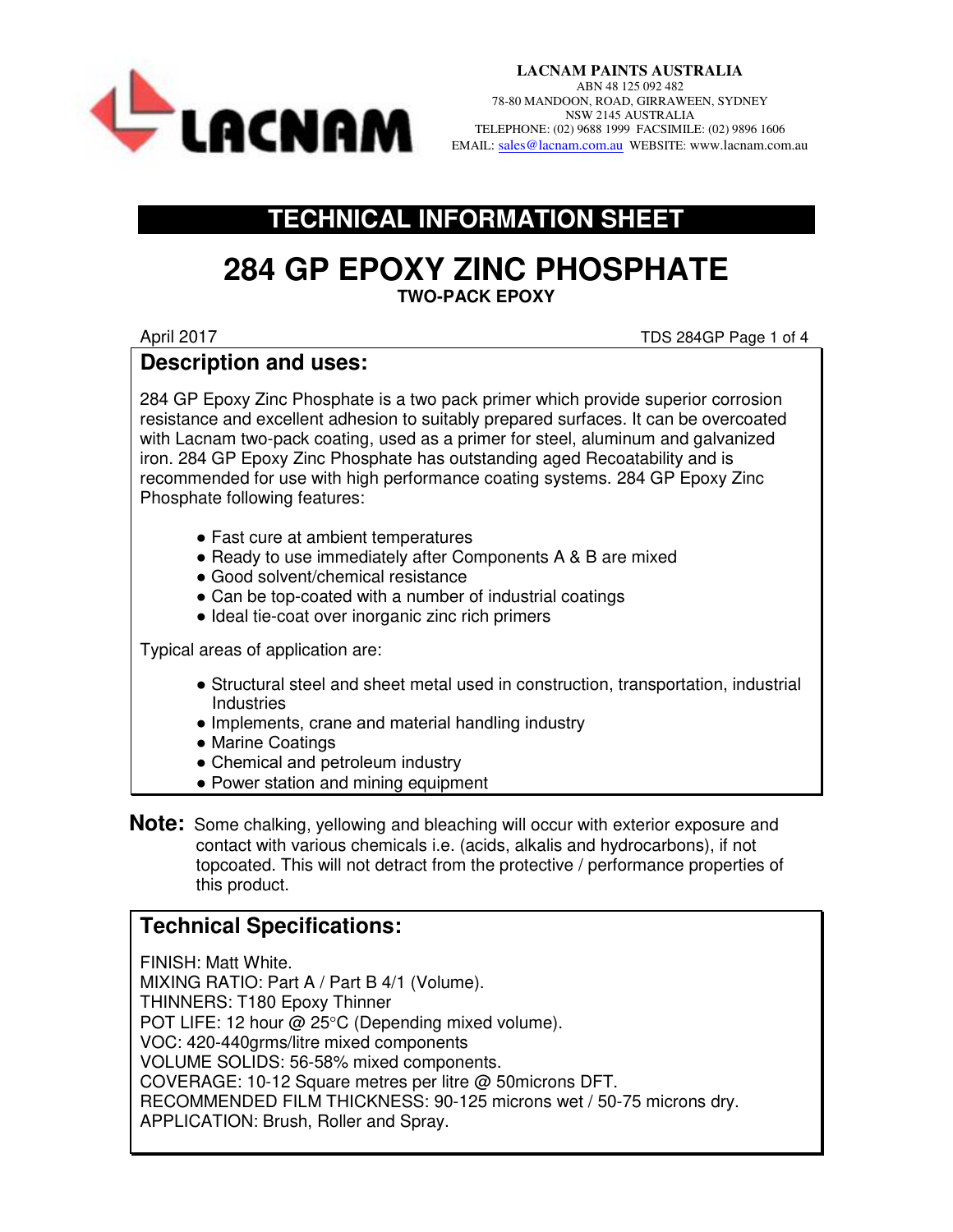

## **284 GP EPOXY ZINC PHOSPHATE**

TDS 284GP Page 2 of 4

### **Technical Specifications:**

**Cure:** (25'C & 50% Humidity) at 160 micron DFT.

| Touch   | <b>Handle</b> | <b>Full Cure</b> |
|---------|---------------|------------------|
| 3 Hours | 16 Hours      | 5 Days           |

**Recoat:** (25'C & 50% Humidity).

|     | <b>Enamel</b> | 2 Pack (A & B) | <b>Itself</b> |
|-----|---------------|----------------|---------------|
| Min | 3 Hours       | 3 Hours        | 3 Hours       |
|     | Max 36 Hours  | 5 Days         | 28 Days       |

The above recoat times are a guide only as factors such as thinners used, film thickness, ventilation, substrate temperature etc need to be taken into account. Ensure 284 GP Epoxy Zinc Phosphate is free of contaminants before overcoating, clean with T192 (Wax & Grease Remover).

Overcoating after the suggested maximum time could reduce intercoat adhesion between coats. Abrade and clean 284 GP Epoxy Zinc Phosphate surface with T192 (Wax & Grease Remover) before overcoating.

| <b>APPLICATION DETAILS - PAINTING SYSTEMS</b> |                      |           |                                               |
|-----------------------------------------------|----------------------|-----------|-----------------------------------------------|
| $D.F.T.$ um                                   |                      |           |                                               |
| System                                        | 1 <sup>st</sup> Coat | $50 - 75$ | 284 GP Epoxy Zinc Phosphate<br>(Thinner T180) |
|                                               | 2 <sup>nd</sup> Coat | $50 - 75$ | 284 GP Epoxy Zinc Phosphate<br>(Thinner T180) |
|                                               | 3 <sup>rd</sup> Coat |           | Optional                                      |

| $D.F.T.$ um |                      |           |                                                                     |
|-------------|----------------------|-----------|---------------------------------------------------------------------|
| System      | 1 <sup>st</sup> Coat | $50 - 75$ | 284 GP Epoxy Zinc Phosphate<br>(Thinner T180)                       |
|             | $2nd$ Coat           | $50 - 75$ | 540, 720 Two-pack topcoat<br>(Thinner T154 or slow T156 or<br>T159) |
|             | Coat                 |           | Optional                                                            |

| $D.F.T.$ um |                      |            |                               |
|-------------|----------------------|------------|-------------------------------|
| System      | 1 <sup>st</sup> Coat | $50 - 100$ | 605 Zinc Rich Primer          |
| 3           |                      |            | (Thinner T180)                |
|             | 2 <sup>nd</sup> Coat | $50 - 75$  | 284 GP Epoxy Zinc Phosphate   |
|             |                      |            | (Thinner T180)                |
|             | 3 <sup>rd</sup> Coat | 50-75      | 540, 720 Two-pack topcoat     |
|             |                      |            | (Thinner T154 or slow T156 or |
|             |                      |            | T159)                         |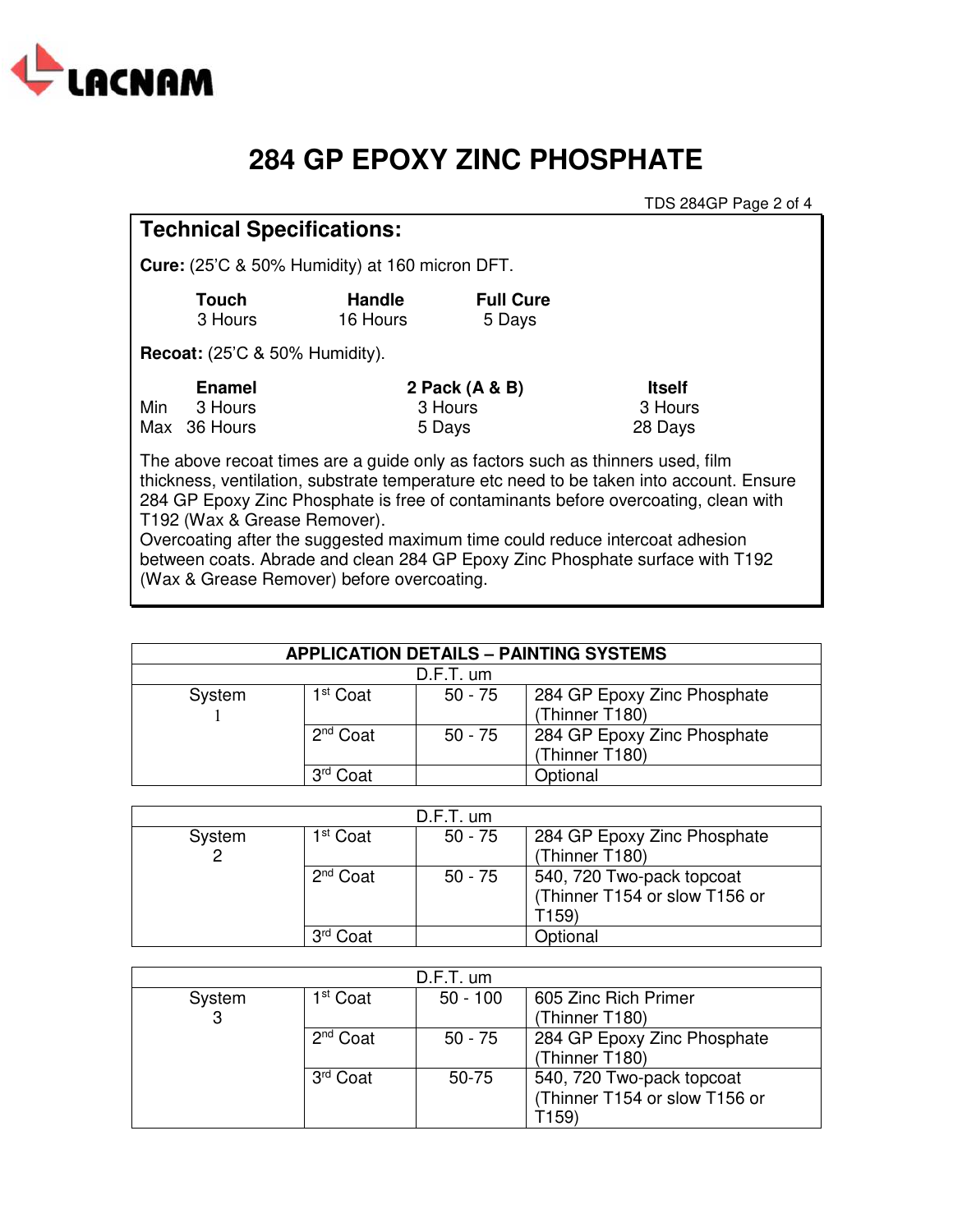

# **284 GP EPOXY ZINC PHOSPHATE**

TDS 284GP Page 3 of 4

| <b>APPLICATION DETAILS - SURFACE PREPARATION</b> |                                         |                    |  |
|--------------------------------------------------|-----------------------------------------|--------------------|--|
| <b>SUBSTRATE</b>                                 | <b>DETAILS</b>                          | <b>RECOMMENDED</b> |  |
|                                                  |                                         | <b>SYSTEM</b>      |  |
| <b>Steel</b>                                     | Power tool clean to AS1627.2 class 2    | $1, 2$ or $3$      |  |
|                                                  | Or abrasive blast clean to AS1627.4     |                    |  |
|                                                  | Class 2.5 or treat with 212 Metal Clean |                    |  |
| Aluminum, Galvanized                             | Light abrasive blast or treat with 212  | 1 or 2             |  |
| Steel or Zinc Anneal                             | Metal Clean                             |                    |  |
| Concrete and Masonry                             | New concrete must be fully cured.       | 1 or 2             |  |
|                                                  | Light abrasive blast or acid etch       |                    |  |
|                                                  | Thin first coat 30% with T180           |                    |  |
| <b>Previously Painted</b>                        | Lightly sand glossy areas, wash down    | 1 or 2             |  |
| <b>Surfaces</b>                                  | with cleaning solvent                   |                    |  |

### **Surface Preparation:**

- When overcoating; Aged paint coatings should be tested for adhesion using Crosshatch or Crosscut methods. If aged paint coating lifts remove it.
- Remove all rust, oxides, millscale and lose paint from metal surface.
- Round off all sharp edges, welding joints and weld spatter.
- All surfaces to be painted should be clean and free from dust, dirt, oil, grease and moisture.
- All abrasive blast clean ferrous surfaces should be coated within 4 hours to avoid flash rusting.
- Do not apply at temperatures below 5' Celsius. Do not apply at relative humidity above 85%, or when the substrate surface is less than 3' Celsius above dew point.
- Applied 284 GP Epoxy Zinc Phosphate coat subjected to exterior exposure for extended period of time should be accessed for "Chalking" before applying suitable topcoat to achieve optimum intercoat adhesion.

### **Application:**

For use by experienced industrial applicators. For best results mechanical mixing of Part A (base) and Part B (hardener) is recommended.

Mix 284GP Part A, 4 parts with 1 Part 284GP part B. Allow to stand for 10 minutes, and then stir again before using.

Brush or Roller – Thinning not normally required. Conventional Spray – Thin approximately 5-10% and apply 2 coats wet on wet. Airless Spray - Thinning not normally required. Clean Up – T180 or T134 All Purpose Thinner.